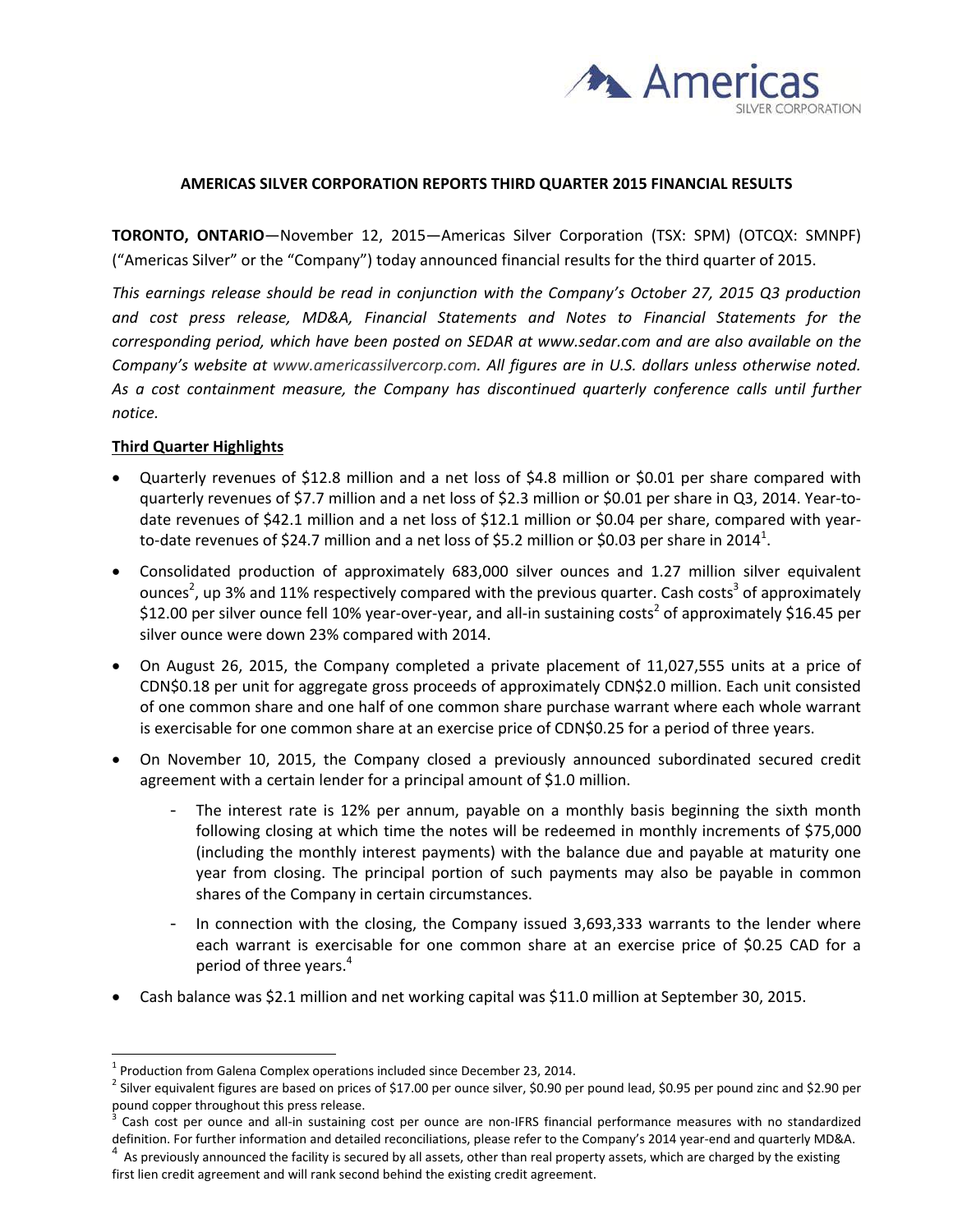Consolidated guidance for 2015 remains at 2.6 ‐ 3.0 million silver ounces in silver production and 4.6 ‐ 5.2 million ounces in silver equivalent production with projected cash costs of \$11.50 - \$12.50 per ounce and all-in sustaining costs of \$16.50 - \$17.50 per silver ounce.

"As realized metal prices continue to decline, our focus remains on reducing all‐in sustaining costs at our two mine sites, increasing our productivity, and reducing general and administrative expenses," said Darren Blasutti, President and CEO of Americas Silver Corporation. "We saw significant reductions in both these cost metrics once again this quarter primarily due to vigilant cost control and increased lead production at Galena. We will need to continue this trend in the short term to offset further falling metal prices."

# **Consolidated Production and Operating Costs**

As reported in the October 27, 2015 press release, consolidated silver production for the third quarter of 2015 increased 7% year‐over‐year to 682,715 ounces and rose 3% over the prior quarter. Silver equivalent production was approximately 1.27 million ounces, up 22% year-over-year and 11% over the previous quarter, with grade increasing 1% year‐over‐year and falling 4% compared with Q2, 2015. Lead production rose 42% compared with Q2, 2015 and 43% year‐over‐year, while realized silver, zinc, lead and copper prices fell year‐over‐year by 24%, 20%, 19% and 24%, respectively, due to market conditions.

Consolidated cash costs fell 10% year‐over‐year to \$12.01 per silver ounce and 3% compared with the prior quarter; while all-in sustaining costs dropped 23% year-over-year to \$16.47 per silver ounce, and 1% compared with Q2, 2015. Cash costs and all-in sustaining costs remained within the Company's projected annual guidance of \$11.50 ‐ \$12.50 per and \$16.50 ‐ \$17.50 per silver ounce respectively.

A net loss of \$4.8 million was recorded for the quarter, compared with a net loss of \$2.3 million for the third quarter of 2014. The increased loss was primarily attributable to lower net profit on commodity sales, higher care and maintenance costs, exploration costs, corporate, general and administrative expenses, and interest and financing expenses, partially offset by lower depletion and amortization, higher foreign exchange gain and lower impairment on investment.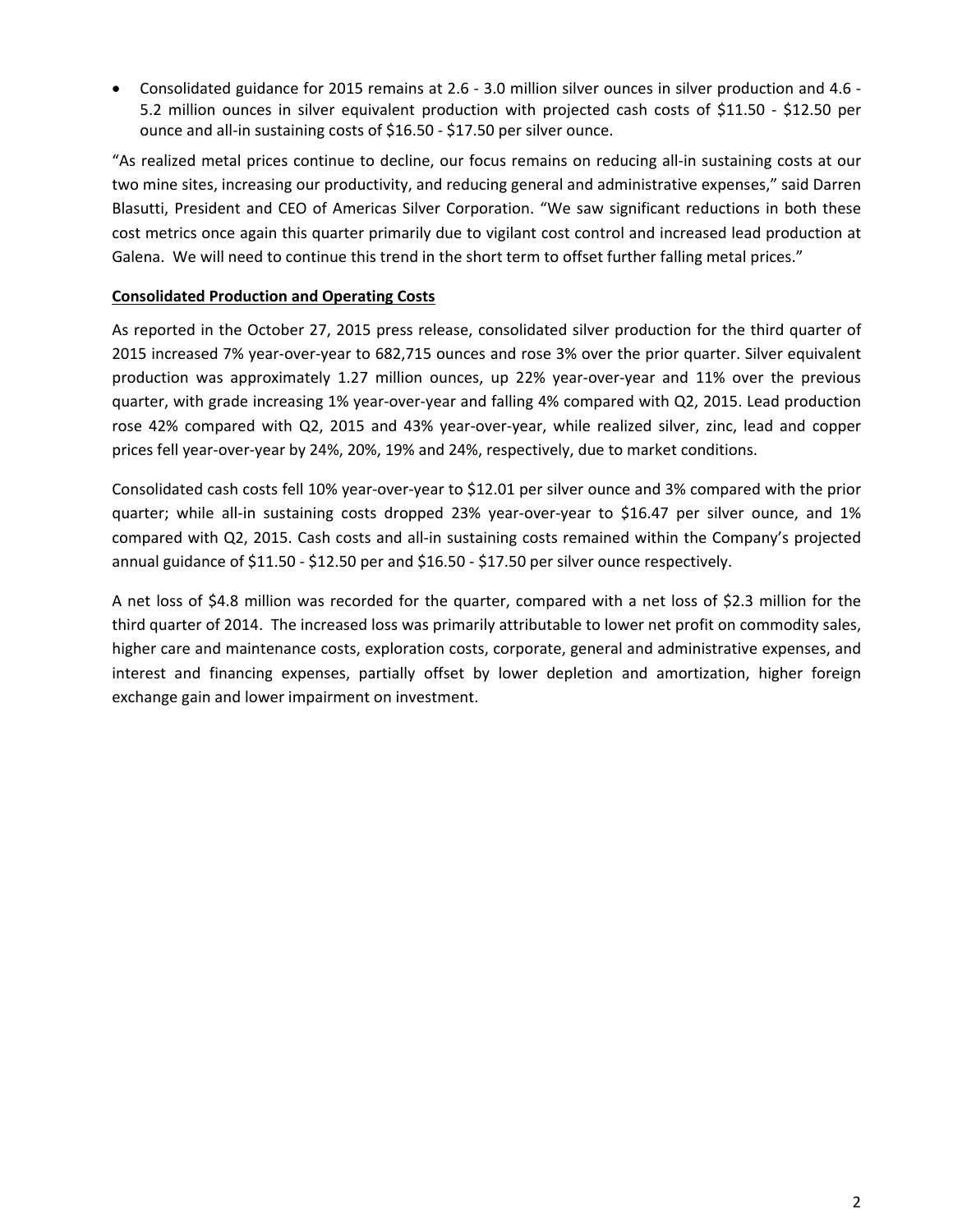# **Consolidated Operations**

| Table 1<br><b>Consolidated Production and Cost Details</b> |             |             |
|------------------------------------------------------------|-------------|-------------|
|                                                            | Q3 2015     | Q3 2014     |
| Total Ore Processed (tonnes milled)                        | 167,882     | 159,691     |
| Silver produced (ounces)                                   | 682,715     | 635,465     |
| Zinc produced (pounds)                                     | 2,626,541   | 2,830,816   |
| Lead produced (pounds)                                     | 6,572,325   | 4,609,785   |
| Copper produced (pounds)                                   | 546,666     | 381,325     |
| Silver Equivalent produced (ounces) <sup>2</sup>           | 1,270,694   | 1,039,015   |
| Silver recoveries (percent)                                | 89.8        | 88.9        |
| Silver head grade (grams per tonne)                        | 141         | 139         |
| Silver sold (ounces)                                       | 670,135     | 699,149     |
| Zinc sold (pounds)                                         | 2,568,797   | 2,846,237   |
| Lead sold (pounds)                                         | 6,450,057   | 4,566,875   |
| Copper sold (pounds)                                       | 541,513     | 404,312     |
| Silver cash cost (\$ per ounce silver) <sup>3</sup>        | \$<br>12.01 | \$<br>13.29 |
| All-in sustaining cost (\$ per ounce silver) <sup>3</sup>  | \$<br>16.47 | Ś<br>21.46  |

<sup>1</sup> Further information with respect to the Company's individual operations is available in the MD&A.

<sup>2</sup> Silver equivalent ounces are based on prices of \$17 per ounce silver, \$0.95 per pound zinc, \$0.90 per pound lead and \$2.90 per pound copper for fiscal 2015, and \$20 per ounce silver, \$0.90 per pound zinc, \$0.95 per pound lead and \$3.00 per pound copper for fiscal 2014.

 $3$  Cash cost per ounce and all-in sustaining cost per ounce are non-IFRS financial performance measures with no standardized definition. For further information and detailed reconciliations, please refer to the Company's 2014 yearend MD&A and quarterly MD&A.

#### **About Americas Silver Corporation**

Americas Silver is a silver mining company focused on growth in precious metals from its existing asset base and execution of targeted accretive acquisitions. It owns and operates the Cosalá Operations in Sinaloa, Mexico and the Galena Mine Complex in Idaho, USA.

For further information please see SEDAR or americassilvercorp.com.

#### **Cautionary Statement on Forward‐Looking Information:**

This news release contains "forward-looking information" within the meaning of applicable securities laws. Forward-looking information includes, but is not limited to, the Company's expectations intentions, plans, assumptions and beliefs with respect to, among other things, the Cosalá Complex and Galena Complex. Often, but not always, forward‐looking information can be identified by forward‐looking words such as "anticipate", "believe", "expect", "goal", "plan", "intend", "estimate", "may", "assume" and "will" or similar words suggesting future outcomes, or other expectations, beliefs, plans, objectives, assumptions, intentions, or statements about future events or performance. Forward‐looking information is based on the opinions and estimates of the Company as of the date such information is provided and is subject to known and unknown risks, uncertainties, and other factors that may cause the actual results, level of activity, performance, or achievements of the Company to be materially different from those expressed or implied by such forward looking information. This includes the ability to develop and operate the Cosalá and Galena properties, risks associated with the mining industry such as economic factors (including future commodity prices, currency fluctuations and energy prices), failure of plant, equipment, processes and transportation services to operate as anticipated, environmental risks, government regulation, actual results of current exploration activities, possible variations in ore grade or recovery rates, permitting timelines, capital expenditures, reclamation activities, social and political developments and other risks of the mining industry. Although the Company has attempted to identify important factors that could cause